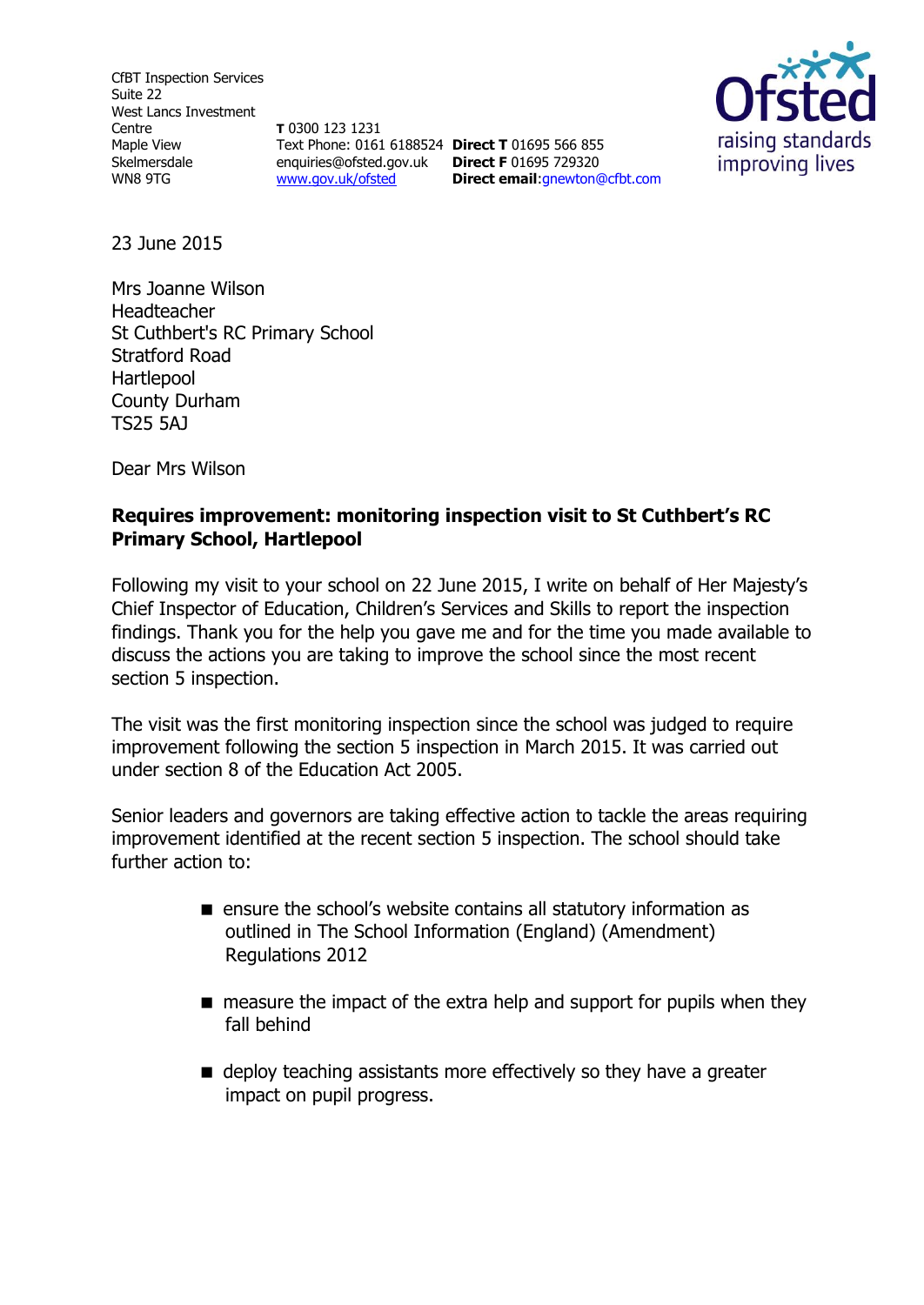

## **Evidence**

During the inspection, meetings were held with the headteacher, other senior leaders, pupils from Year 2, Year 4 and Year 6, three governors and a representative of the local authority to discuss the actions taken since the last inspection. The school action plan was evaluated. Her Majesty's Inspector (HMI) visited lessons, checked pupils' work in their mathematics workbooks, checked entries made by staff in children's learning journals and reviewed a range of documentation including pupil progress data and recent checks on teaching.

## **Context**

Membership of the governing body has been reconstituted in accordance with the School Governance (Constitution) (England) Regulations 2012. The governing body has been strengthened by a new member with a background in education. Two new senior leadership positions have been created. The school roll has increased by seven pupils.

#### **Main findings**

The school's post-Ofsted action plan addresses each of the areas for improvement identified in the section 5 inspection report. However, pupil progress targets are not ambitious enough and actions to be undertaken are not always outlined clearly. In addition, leaders have not made it clear who is carrying out improvement actions, who is monitoring the actions have taken place and who is evaluating the impact of the actions. Furthermore, there are insufficient milestones in the plan to enable senior leaders, governors and the local authority to check accurately the impact of the school's work and the rate at which progress is happening.

The headteacher has taken effective action to remodel the senior leadership team and create phase leaders for the early years, Key Stage 1, lower Key Stage 2 and upper Key Stage 2. These leaders are beginning to take an integral part in school improvement. For example, leaders have checked mathematics workbooks, outlined the strengths and areas for development to teachers, delivered training and evaluated subsequent improvement.

Senior leaders have a more informed view of pupils' achievements because teachers' assessments of pupils' attainment are more accurate. However, senior leaders do not always measure the impact that extra help and support are having on pupil progress so that they can make informed decisions about the success of particular activities.

Senior leaders have taken effective action to improve the quality of teaching throughout the school. As a result, standards at the end of Key Stage 1, although still below the national average, are beginning to improve overall in reading, writing and mathematics. Standards are also beginning to improve for those pupils entitled